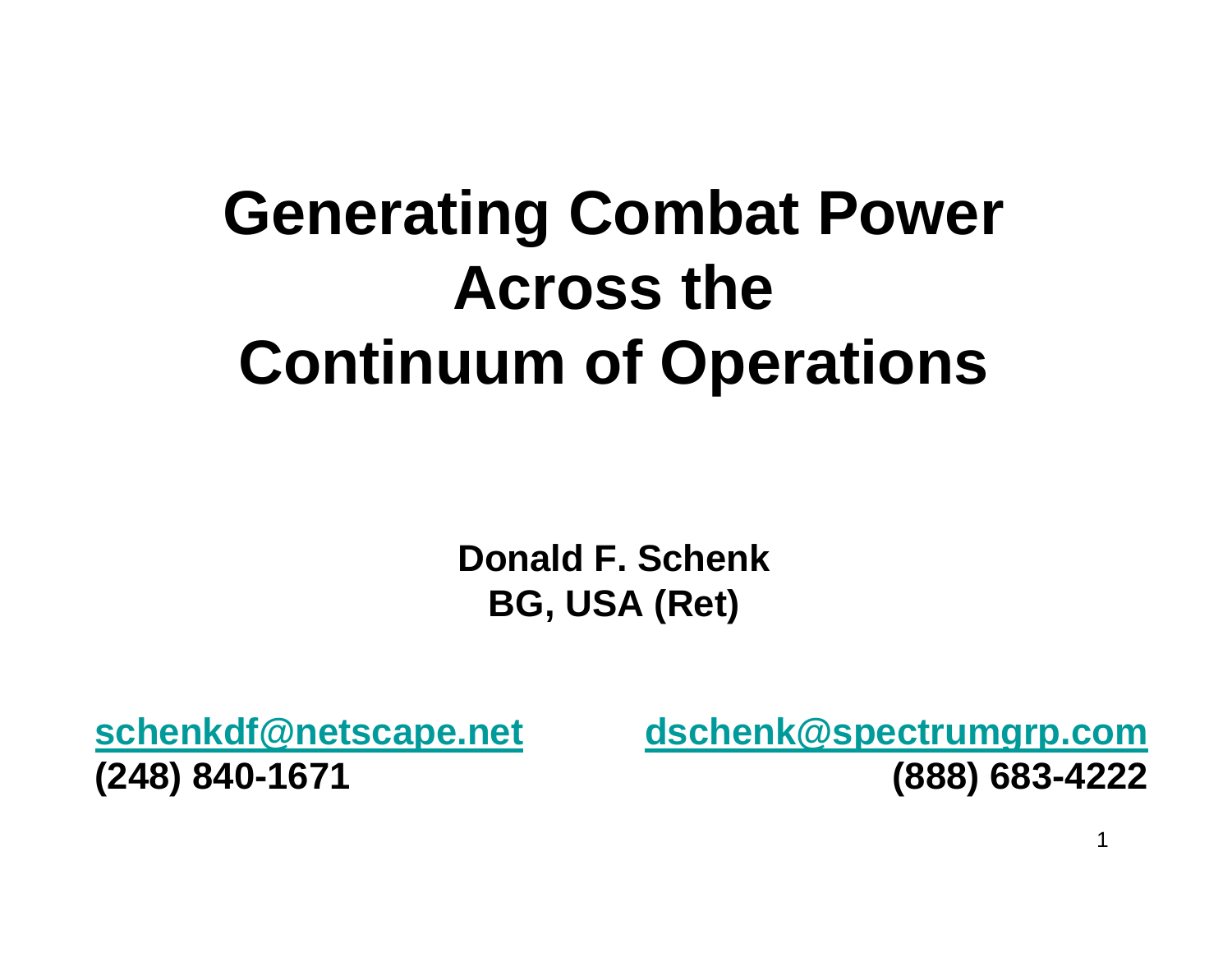# **Combat Vehicles Division**

### **Objective**

**The primary objectives of the Combat Vehicles Division of NDIA are to:**

• **Enhance the security of the United States by promoting communications and interaction between defense industry and government in the area of combat vehicle activities.**

• **Serve as an effective communications vehicle for the exchange of views and information between government and industry on matters of common concern.**

• **Foster mutual understanding and effective working relationships between government and industry in order to achieve a sound body of government policy and procedures which will serve both the security objectives of the United States as well as the commercial interests of its industry.**

• **Provide government with industry advice on government policies, practices and procedures and industry's needs and problems within the Divisions purview.**

• **Promote natural exchanges between the Defense Department, government agencies and industry, of information relating to the design, development, acquisition and support of vehicles and vehicle systems employed in land and amphibious military operations.**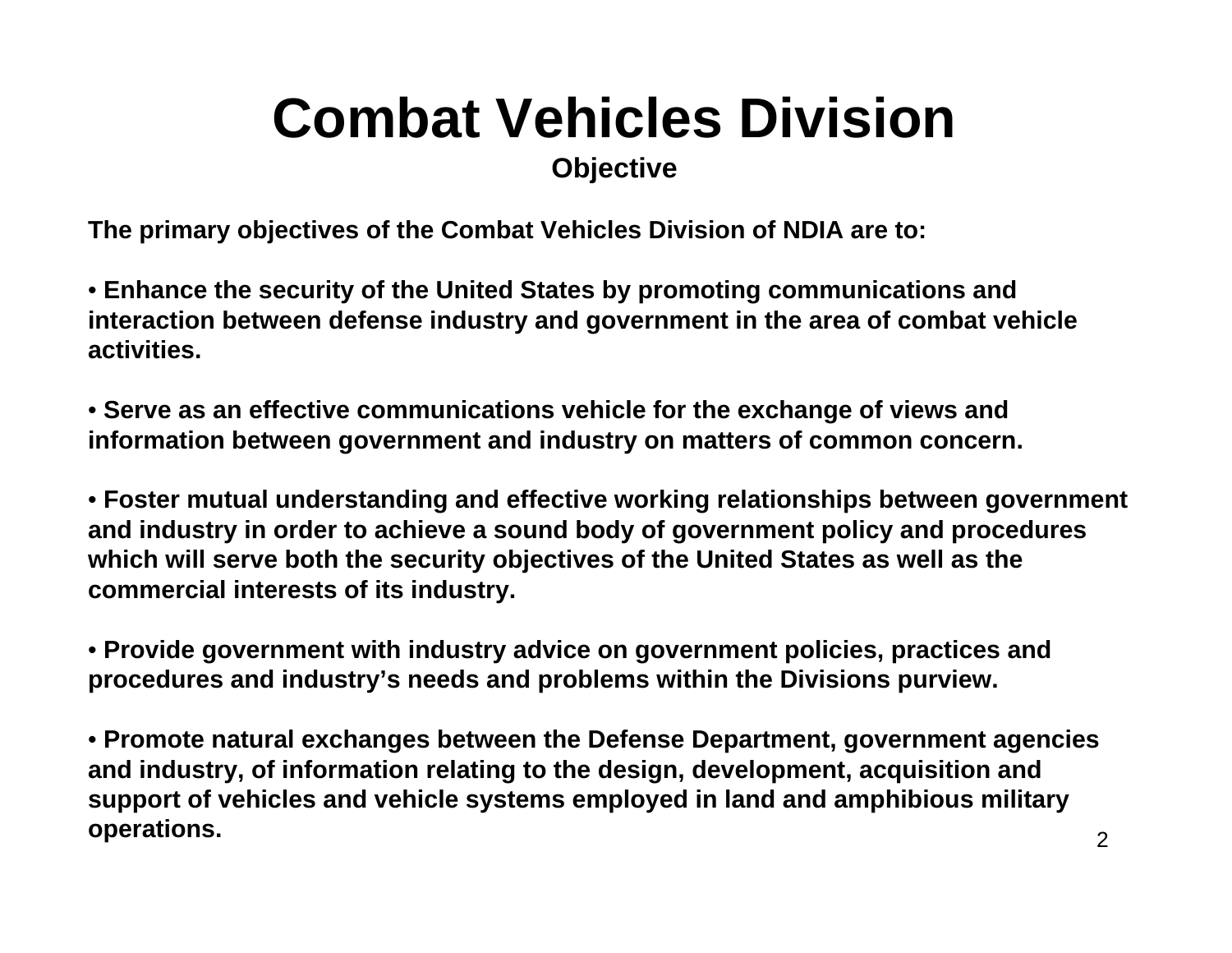

**1996 Combat Vehicles Conference Symposium Overview**



The reality of **reduced military spending** continues to be felt **throughout the combat vehicle community, particularly as the orientation from the possibility of a major war in Europe to that of response to multiple and varied contingencies multiple and varied contingencies becomes more clearly focused. Major programs, force size, the**  relative mix of active and reserve components, and **operating tempo are all affected. Meanwhile, the Army is moving toward its Force XXI posture. This conference will focus on the impact of Force XXI on the combat vehicle community with concentration on the key elements of mobility, lethality and mobility survivability.**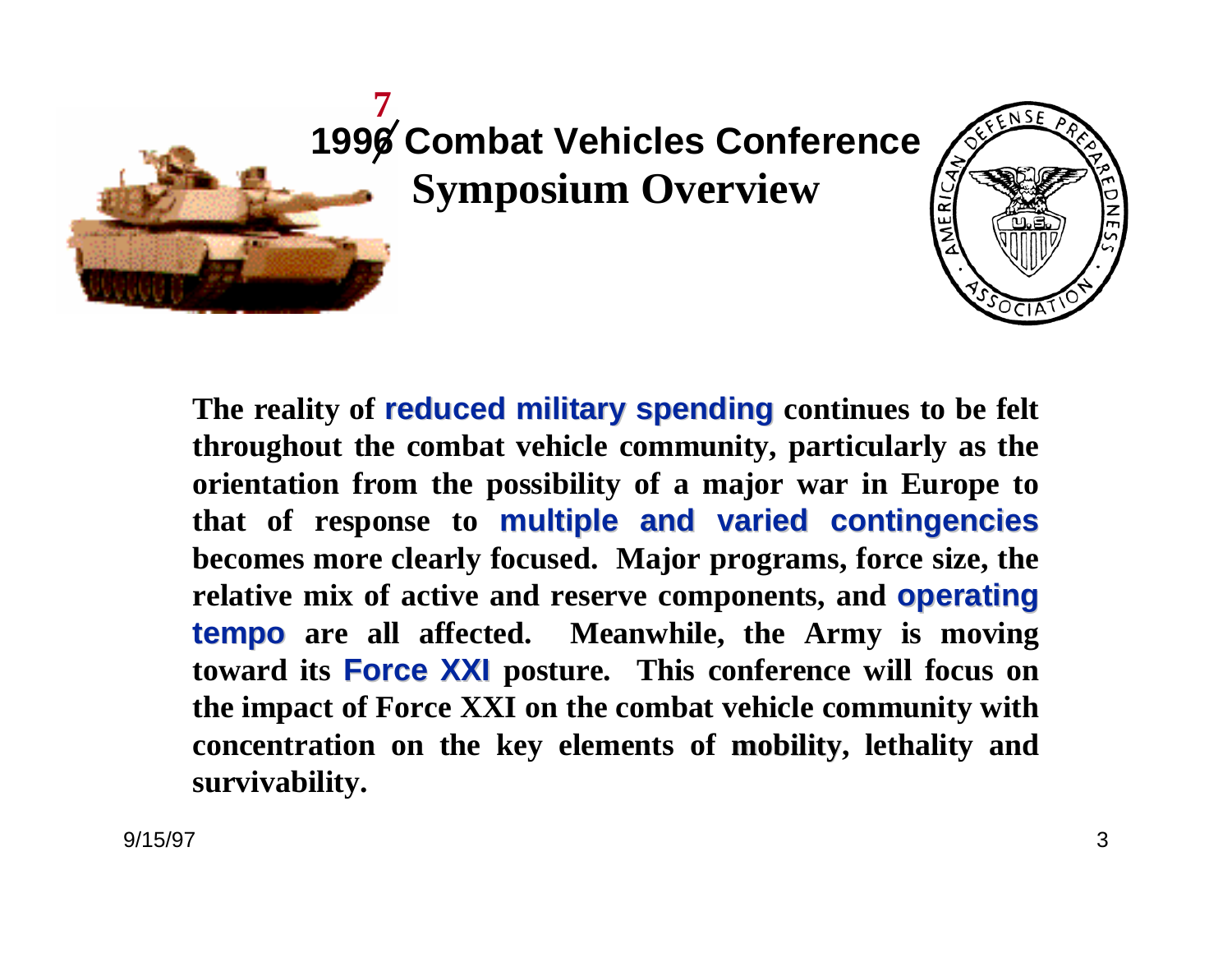

**Major Theater War Risk remains and is enhanced even as SSCs become more frequent and challenging**

4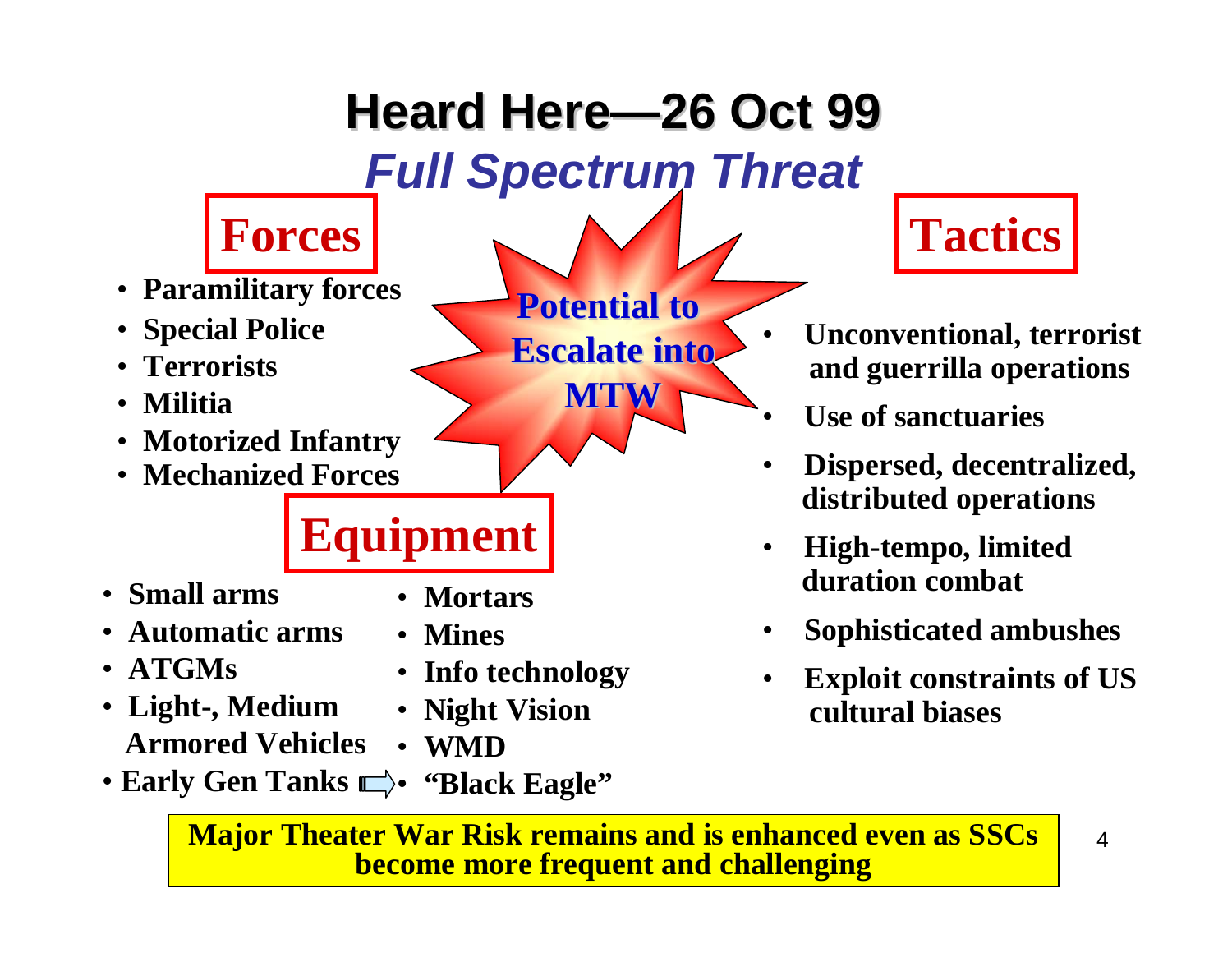## Terrain Varies **Open & Rolling Open & Rolling**

### **Complex Complex**







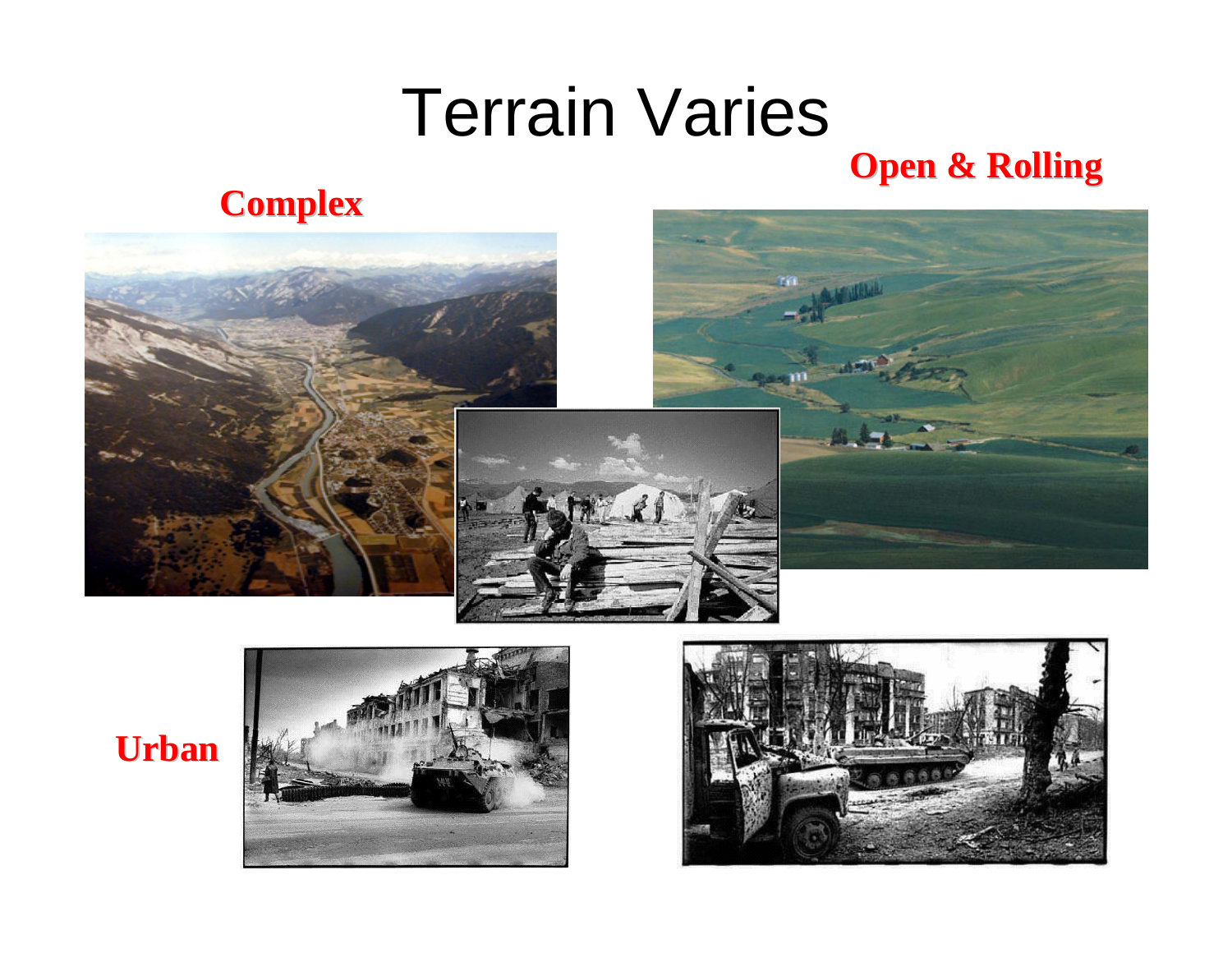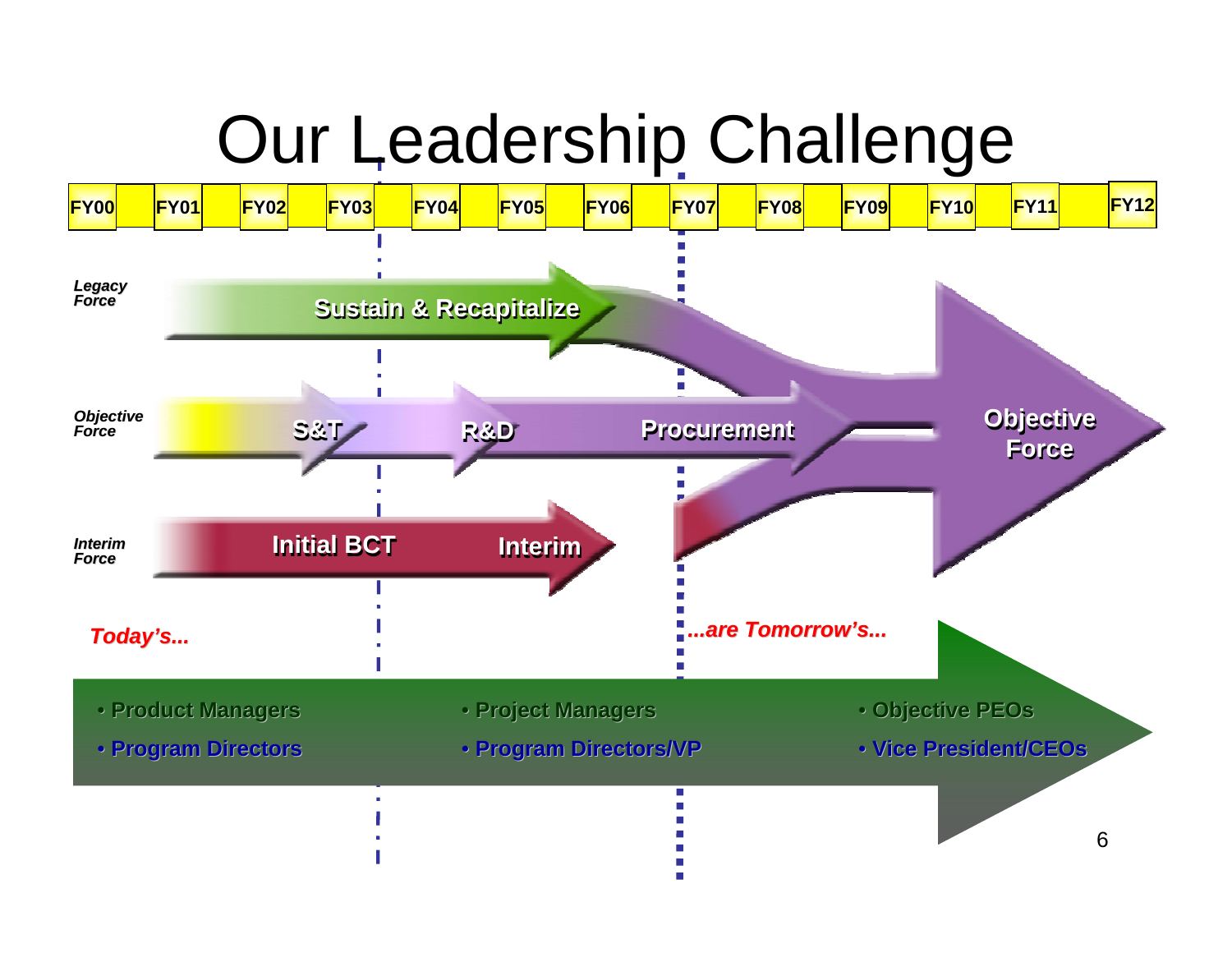#### **Evolutionary Requirements and Acquisition ProcessesOverarching Policy NSS/NMS/Joint vision Joint Concept of Operations** Functional Functional Area Area Functional Concept **Analysis** Integrated Architecture ш **Feedback** D **MSB**  $\bullet$ T Analysis of - Materiel -M MS C Materiel CDD Process. **Approaches** L MS A P **DOTLPF** F CPD **JROC** DAB **Precess AnA** Technology Concept **ICD JROC DAB** Development Refinement DAB **JROC**  $\sim$  Increment 1 Demo MS<sub>B</sub> MS<sub>C</sub>  $_{\alpha}$  Increment 2 Demo MSB MS C  $\sim$ Increment 3 Demo<sub></sub>

 $\mathbf{r}$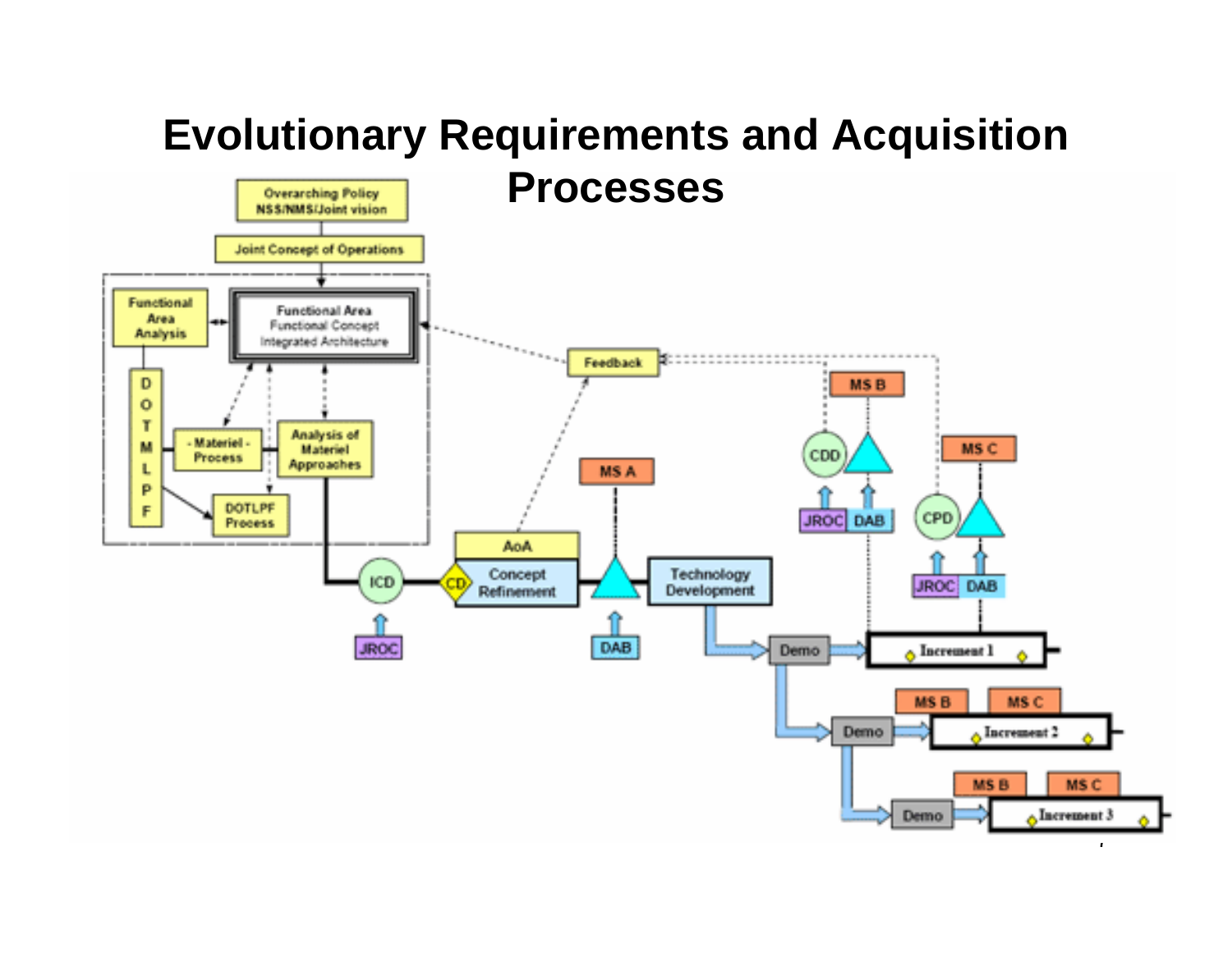#### **Evolutionary Requirements and Acquisition ProcessesOverarching Policy NSS/NMS/Joint vision Joint Concept of Operations** Functional Functional Area Area Functional Concept **Analysis** Integrated Architecture ш **Feedback** D **MSB**  $\bullet$ T Analysis of - Materiel -M MS C Materiel CDD Process. **Approaches** L MS A P **DOTLPF** F CPD **JROC** DAB **Precess AnA** Technology Concept **ICD JROC DAB Development** Refinement DAB **JROC**  $\sim$  Increment 1 Demo MS<sub>B</sub> MS<sub>C</sub> Demo , Increment 2 **\$\$**MS C MS<sub>B</sub>  $\Lambda$ Increment 3 Demo

 $\mathbf v$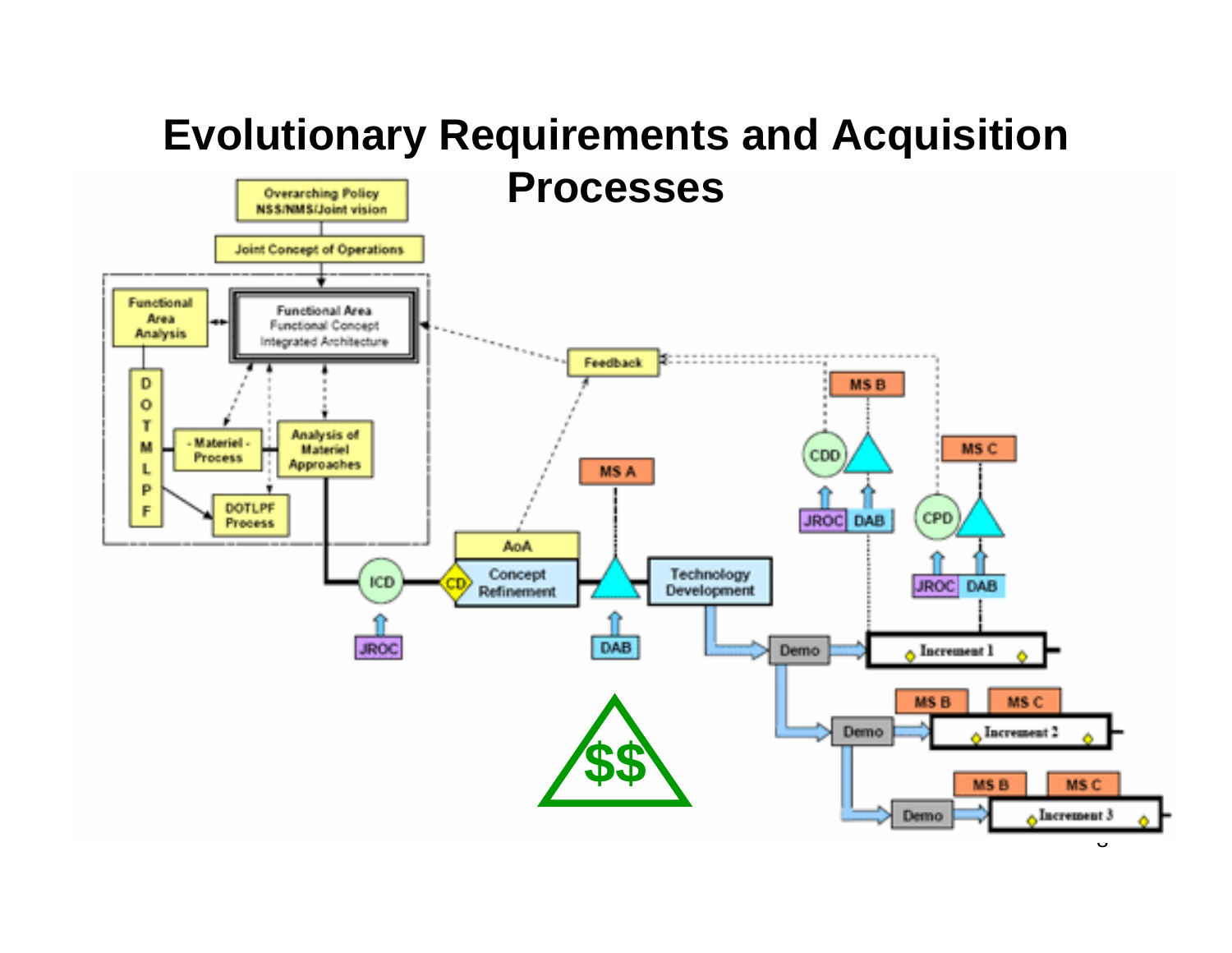

**Field FCS-Equipped Units of Action With Threshold Objective Force Capability by the End of the Decade**

9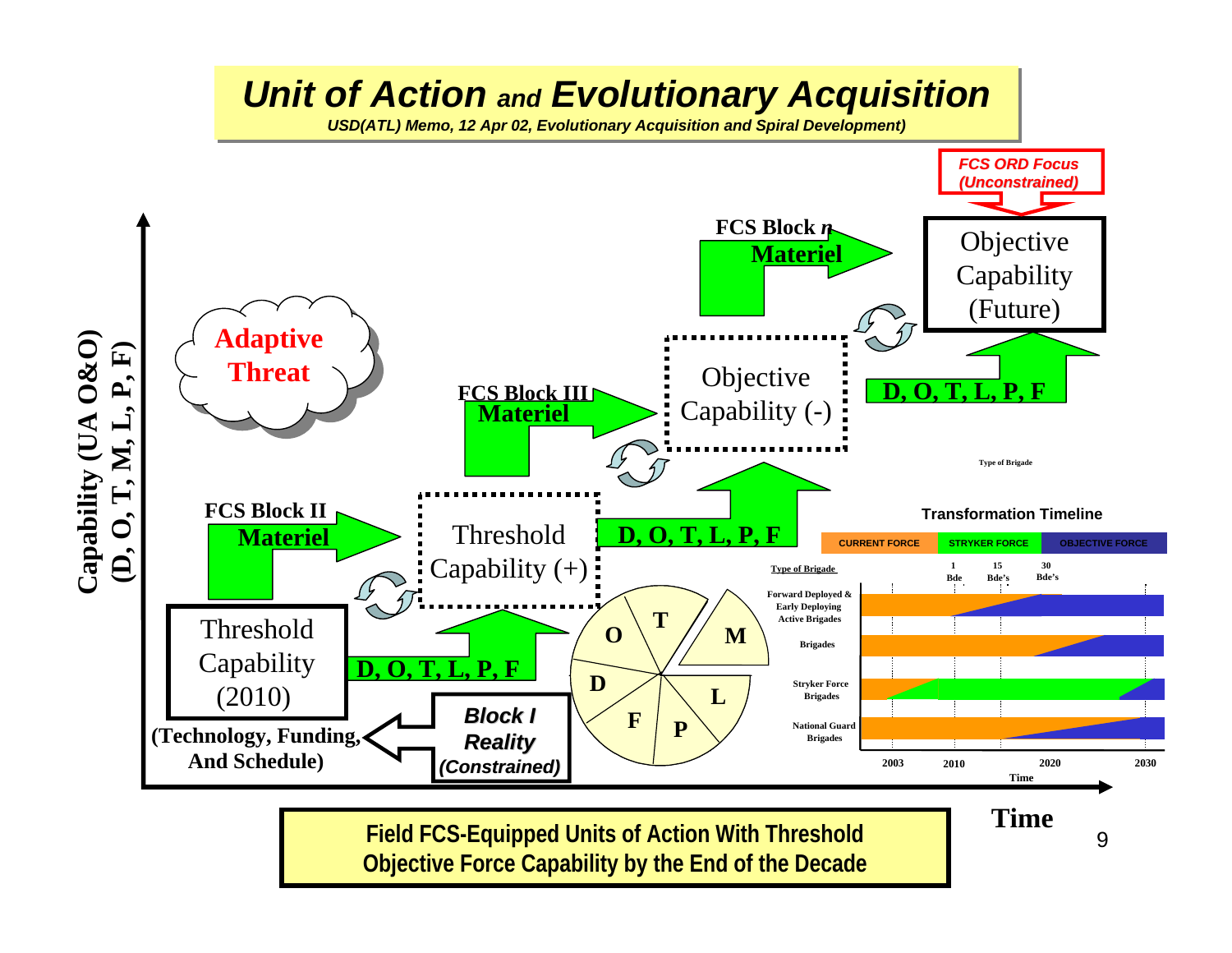# **Emerging Framework**

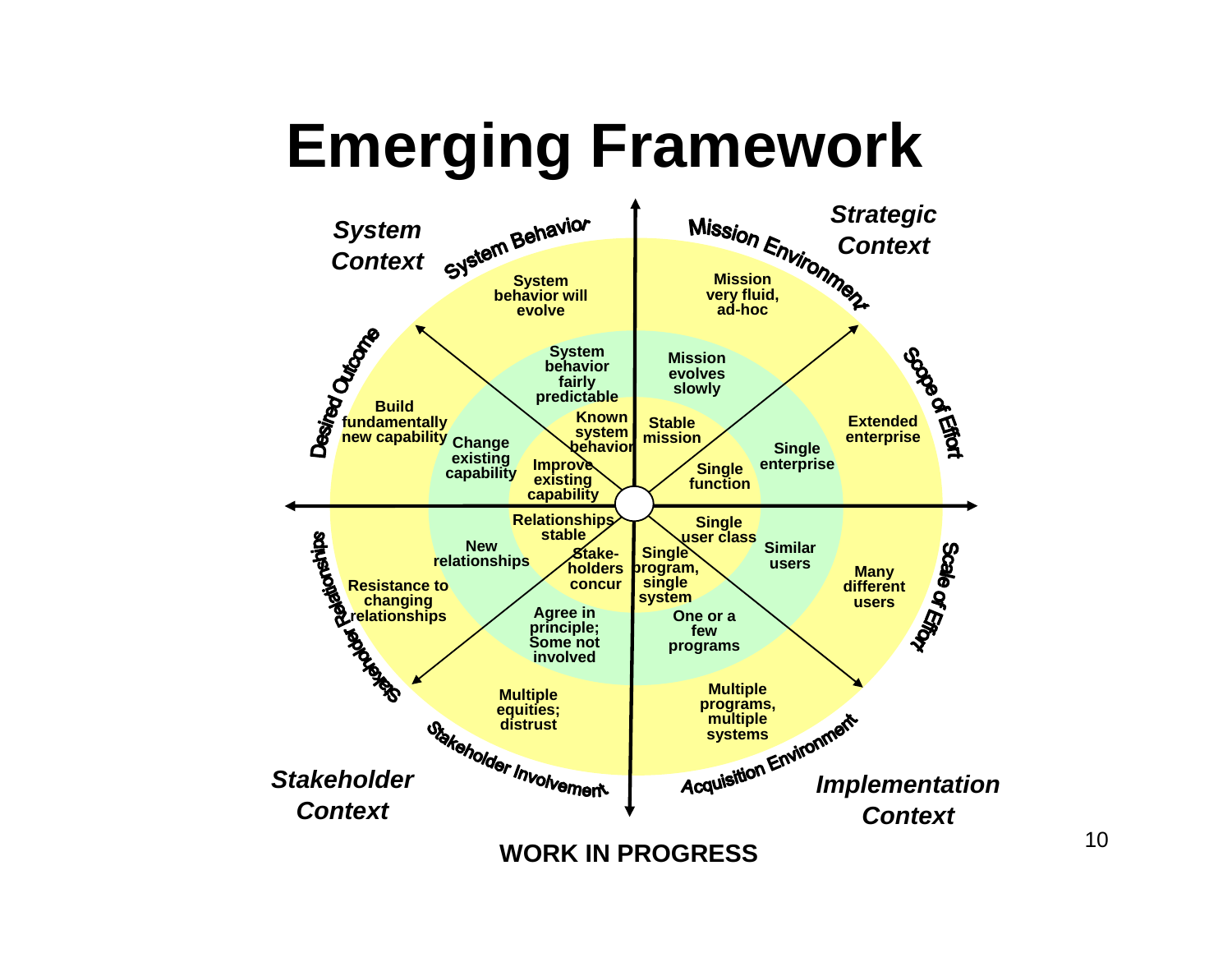Things to Take Away…

- Areas of operation are **HUGE**
- Rock-Paper-Scissors
- Train Like You Fight
- Complement ROE with Materiel Solutions
- Agility, not Flexibility
- Lethargic Process; Long Horizons
- Push the COP Both Ways
- PM Must Help You Fit in ARFORGEN
- Kudo to Col Micucci

## Don't Forget to Vote